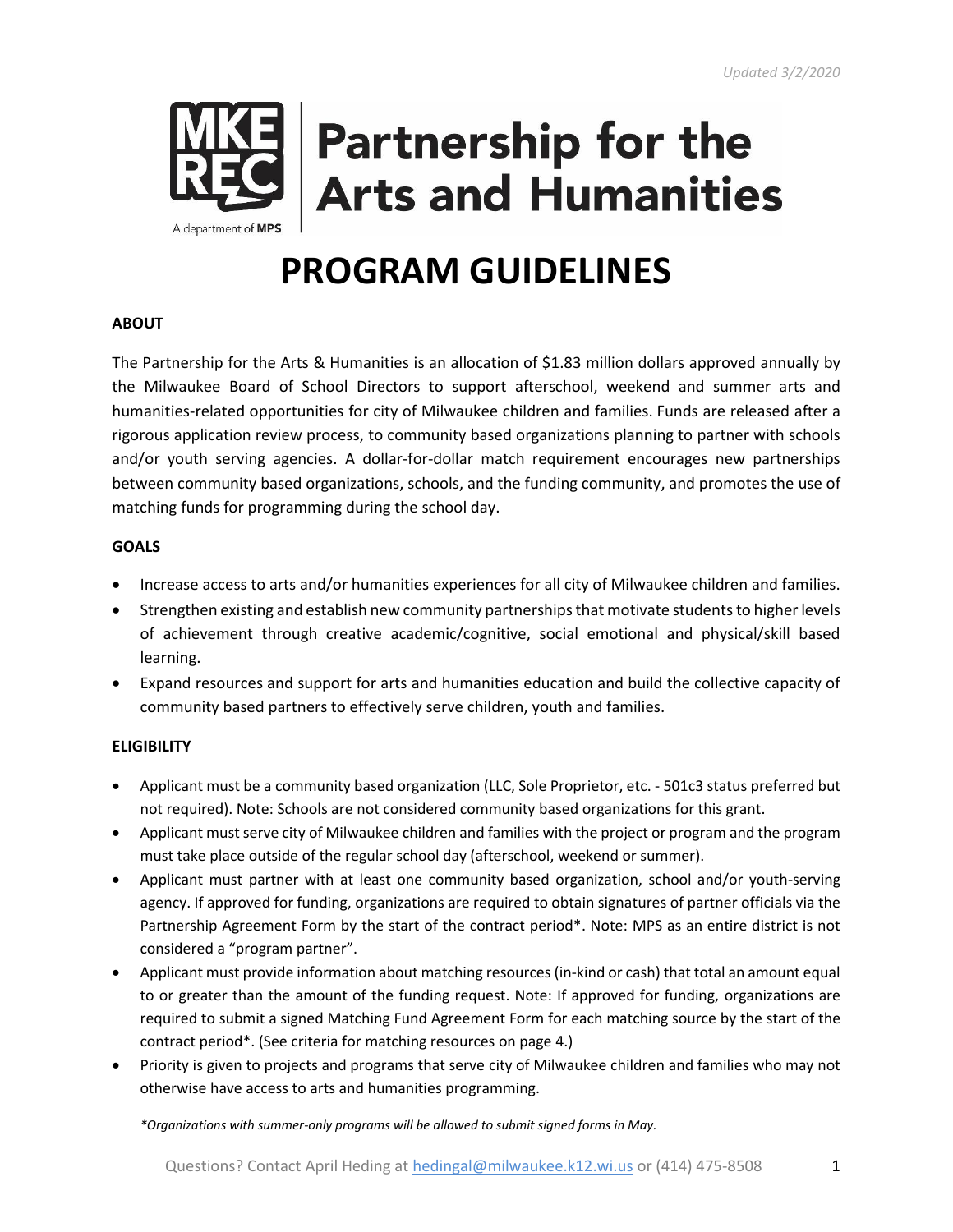#### **RESTRICTIONS**

• Funding requests must total between \$3,000 (minimum) and \$85,000 (maximum) and a detailed budget showing how the funds will be used is required on the application.

The Partnership for the Arts & Humanities funds do NOT directly support the following:

- Activities that occur during the regular school day (activities must be open to any city of Milwaukee resident – therefore restricted to out of school time).
- Administrative or non-program staffing costs and overhead (up to 15% of total project budget for indirect staffing/administrative and overhead costs is allowable).
- Capital projects.
- Major equipment purchases. (Major equipment is defined as any one item priced above \$300.)

#### **DEFINITIONS**

*Arts related activities:* Arts related activities includes but is not limited to: music (instrumental or vocal), dance, drama, folk art, creative writing, architecture and allied fields, painting, sculpture, photography, printmaking, fiber arts, graphic arts and design, craft/traditional arts, industrial design, costume and fashion design, film, video, television, radio, sound recording, the presentation, performance, execution, and exhibition of such major art forms and all those cultural and traditional arts practiced by the diverse peoples of this country. (Excerpts from the National Foundation on the Arts and Humanities Act.)

*Humanities related activities:* Humanities related activities includes but is not limited to: archaeology, cultural anthropology, the history, theory and criticism of the arts, ethics, ethnic studies, folklore, history, jurisprudence, economics, political science, languages, linguistics, literature, international studies, philosophy, religious studies, women's studies, environmental conservation and stewardship, and urban studies. (Excerpts from the Wisconsin Humanities Council's definition of Humanities.)

*Same or similar arts and/or humanities-related activities*: Matching Funds can be used to support "the same or similar arts and/or humanities related activities" as the activities outlined in the proposal. Matching funds can either be funds that support the project(s) outlined in the proposal or OTHER arts/humanities related activities conducted by the applicant. MPS encourages the use of matching funds to support arts/humanities related activities during regular school hours to help build connections between in and out of school programming.

*Culturally responsive practices:* Educational systems, processes, and habits adopted based on the belief that all students should be supported socially, emotionally, intellectually, and civically by leveraging students' lived experiences and learning styles to ensure student achievement. (Based on and adapted from Dr. Gloria Ladson-Billings, 1994). More information about MPS' commitment to culturally responsive practices can be found on the MPS website [\(http://mps.milwaukee.k12.wi.us/en/Families/Family-](http://mps.milwaukee.k12.wi.us/en/Families/Family-Services/Intervention---PBIS/Culturally-Responsive-Practices.htm)[Services/Intervention---PBIS/Culturally-Responsive-Practices.htm\)](http://mps.milwaukee.k12.wi.us/en/Families/Family-Services/Intervention---PBIS/Culturally-Responsive-Practices.htm).

*Quality Afterschool Arts Programs:* Adapted from a recent study commissioned by the Wallace Foundation (*Something to Say: Success Principles for Afterschool Arts Programs from Urban Youth and Other Experts*), the following are key principles of successful out-of-school youth arts programs.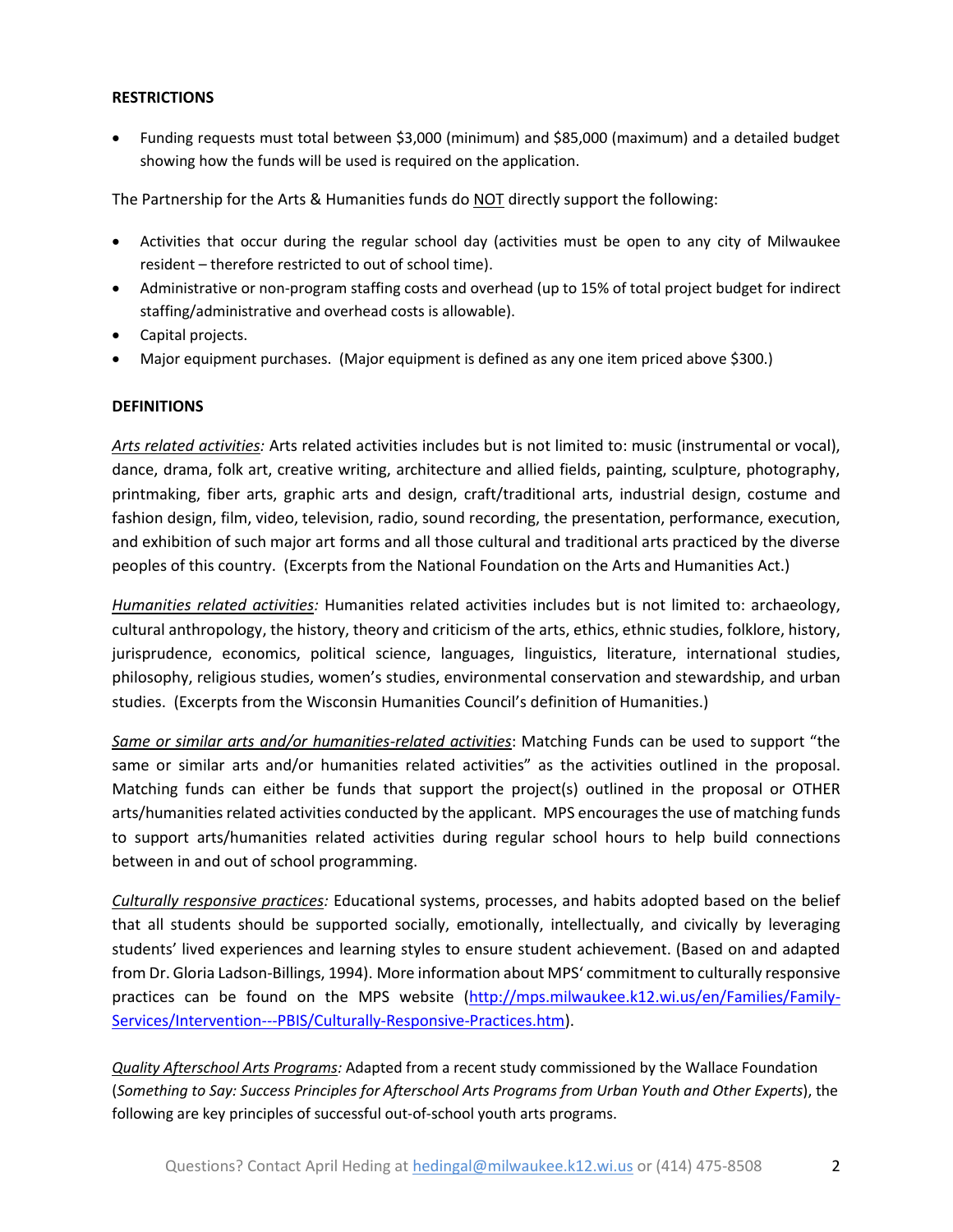- Instructors are professionals in their field and are valued with fair compensation and investment in professional development.
- Executive Directors have a public commitment to high-quality youth programs that are supported by sustained action.
- Programs take place in dedicated, inspiring, welcoming spaces and affirm the value of what the students are doing and learning.
- There is a culture of high expectations, respect for self-expression and learning, and affirmation of youth participants.
- Programs culminate in high-quality public events with real audiences.
- Positive relationships with adult mentors and peers foster a sense of belonging and acceptance.
- Youth participants actively shape the programs and assume meaningful leadership roles.
- Programs focus on hands-on skill building using current equipment and technology.
- Programs strategically engage key stake-holders to create a network of support for both youth participants and the programs.
- Programs provide a physically and emotionally safe place for youth.

#### **CRITERIA FOR MATCHING RESOURCES**

All matching resources must meet the following criteria:

- Committed from outside the MPS budget
- Provided by an outside agency (i.e. a foundation, federal or state grant, community fund, private donor, corporation or business public or private foundation support, individual donors, etc.). Matches from the applicant are not acceptable (i.e. funds raised from an annual fundraiser event).
- Intended for use during the same period as the Partnership for the Arts & Humanities funding cycle (roughly September-August of the school year in which the applicant is applying).
- Designated to support the same or similar arts and/or humanities related activities as those outlined in the proposal.

There are two categories of eligible match: Cash and in-Kind. An applicant's match can be entirely cash, entirely in-kind, or any combination thereof.

*Cash Match:* Cash match is any cash resources from an outside agency. Examples of cash match include but are not limited to contributions from: a foundation, federal or state grant, community fund, private donor, corporation or business, etc. **Cash match from the applicant is not acceptable.**  Documentation of cash match must be provided for EACH SOURCE of cash match (should the applicant be approved for funding):

• Complete a Matching Fund Agreement Form for each source of cash match that includes a signature from an official representative of that.

*In-Kind Match:* In-kind match is any services or goods (non-monetary) donated to the applicant from an outside agency. Examples of in-kind match include but are not limited to: volunteer hours; direct staff/instructor trainings or professional development offered by an outside agency or consultant; books, supplies, facility use, transportation, tickets, memberships etc. **provided by an outside agency** for use by the participants to support and/or enhance programming. Examples of what will NOT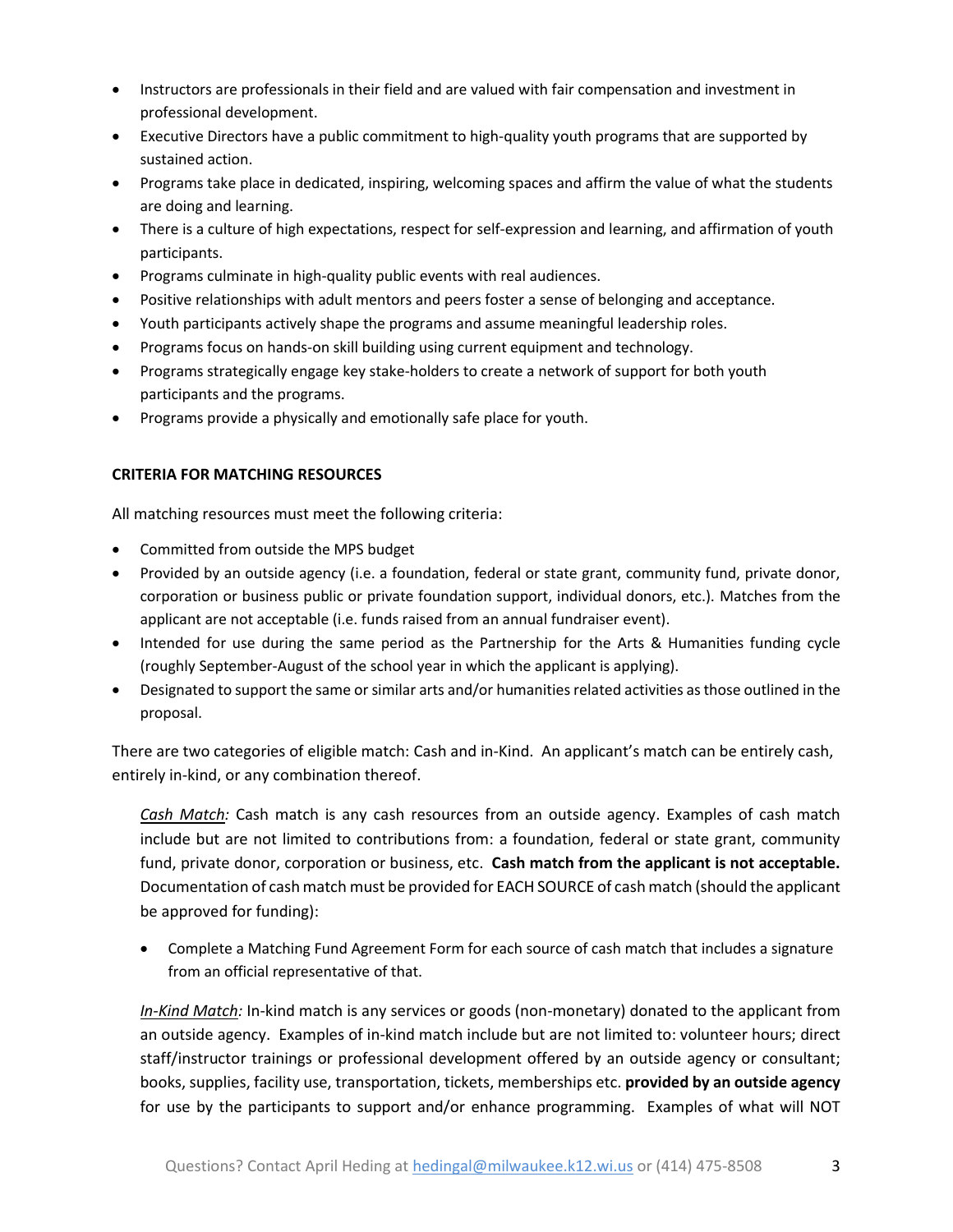qualify as In-kind include but are not limited to: fees associated with salaries, facilities/equipment usage, cost of tickets, etc. of or to the applicant organization. **In-Kind match from the applicant is not acceptable, unless:** the applicant offers students a membership, tickets/admission, etc. to participants as an incentive to continue a relationship with the applicant **outside of funded program times** at no cost to participants. (Student/discounted rates should apply to estimated values.)

Documentation of in-kind match must be provided for EACH service and/or good (should the applicant be approved for funding):

• Complete an Matching Fund Agreement Form for each service and/or good. This form should clearly define the number of service hours and an estimated hourly rate and/or quantity and price per unit of goods donated. Provide as much detail as possible.

#### **APPLICATION REVIEW**

Applications are reviewed by a panel comprised of community members and MPS administrators who have expertise in arts, humanities, education, youth development, afterschool programming, educational program evaluation and/or a related field. The rubric provided at the end of this document illustrates how each application will be scored and ranked. Please use this as a reference when completing the application.

#### **TIMELINE**

This is an estimated timeline and is subject to change. Please stay tuned to the Partnership for the Arts & Humanities webpage [\(www.MilwaukeeRecreation.net/ArtsandHumanities\)](http://www.milwaukeerecreation.net/ArtsandHumanities) for updates and/or contact the Supervisor of the Partnership Arts & Humanities for more information.

- Early-March: Application available online at <https://mps.smapply.io/>
- March: Informational sessions for applicants
- Late-April: Applications are due
- May: Community Review Panel meets and makes allocation recommendations
- Early-June: Recommendation notifications sent to applicants
- End of July: Recommendations taken for final approval to the Milwaukee Board of School Directors
- Early-August: Contracts are sent to organizations and due back within two weeks; all Partnership Agreement Forms and Matching Fund Agreement Forms due (unless it is a summer-only program)
- September-August (of the following year): Contract term
- On-going: Partners submit updated schedules/calendars and mail in or drop off regular Cost Reports and related documentation for reimbursement of work completed
- Late-September: Final Reports and final Cost Reports are due

#### **IMPLEMENTATION**

If approved for funding, organizations will be required to enter into a Professional Services Contract with the Milwaukee Board of School Directors. (A sample of the contract can be found at the Partnership for the Arts & Humanities webpage [www.MilwaukeeRecreation.net/ArtsandHumanities.](http://www.milwaukeerecreation.net/ArtsandHumanities)) The following materials must be submitted to finalize the contract before work begins: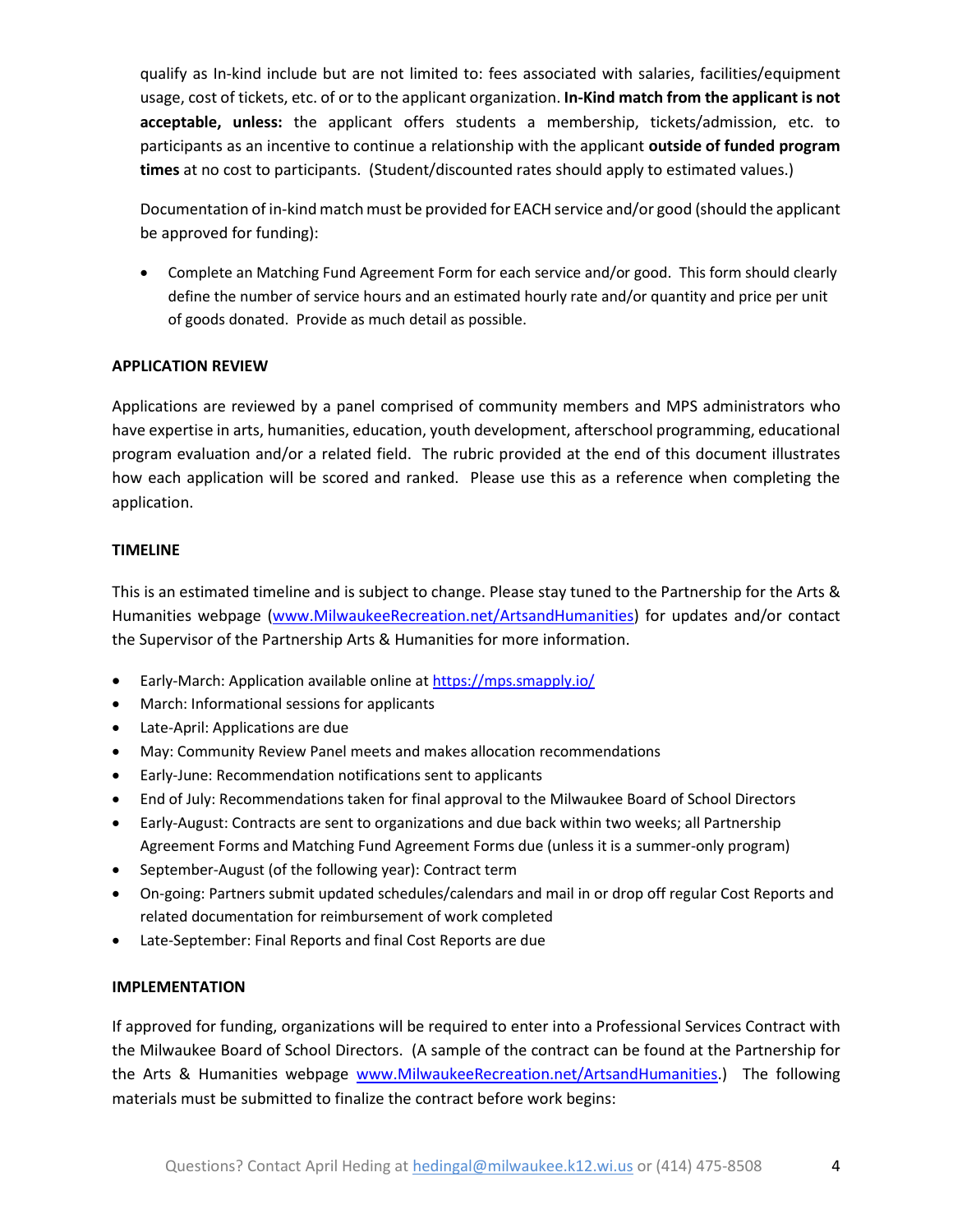- Original signed Professional Services Contract
- Certificate of Insurance with Milwaukee Board of School Directors listed as an Additional Insured. **Please see the sample contract for information about insurance requirements – failure to meet these requirements may result in loss of contract.**
- Signed Partnership Agreement Forms and Matching Fund Agreement Forms, unless the organization's programming takes place in summer. Forms for summer-only programs are due in May.
- Results of current (conducted within the last 12 months) criminal background checks for **ALL staff and volunteers that will have direct contact with students.** An individual's background check must be approved by MPS Employment Relations before the individual can work with MPS students. If the background check is rejected by MPS Employment Relations, that individual will not be permitted to work with MPS students and/or under this contract. The review process can take up to 4 weeks, so please plan accordingly.
- Organizations will be required to submit an electronic Mid-Term Report in January and a Final Report in September that will require reporting on program hours, participant demographics and achievement of one of the program's common outcomes.

**Services should not begin until you receive a fully executed copy of the contract back from MPS and you have completed all of the requirements above.** MPS may cancel contract initiation for failure to submit all requirement materials. MPS may adjust an organization's award if the organization does not demonstrate a one-for-one match.

Milwaukee Public Schools does not pay in advance for services. Funding will be paid upon receipt and approval of Cost Reports that provide documentation of all expenditures. Failure to submit the Final Report will jeopardize the payment of the final Cost Report.

Organizations approved for funding must agree to participate in any formal evaluation, professional development and marketing efforts as requested by MPS.

Organizations approved for funding should recognize the Milwaukee Public Schools Partnership for the Arts & Humanities on any and all promotional materials associated with funded programs/projects. The logo can be found at the Partnership for the Arts & Humanities webpage [www.MilwaukeeRecreation.net/ArtsandHumanities](http://www.milwaukeerecreation.net/ArtsandHumanities) or obtained by contacting the MPS Partnership for the Arts & Humanities Supervisor.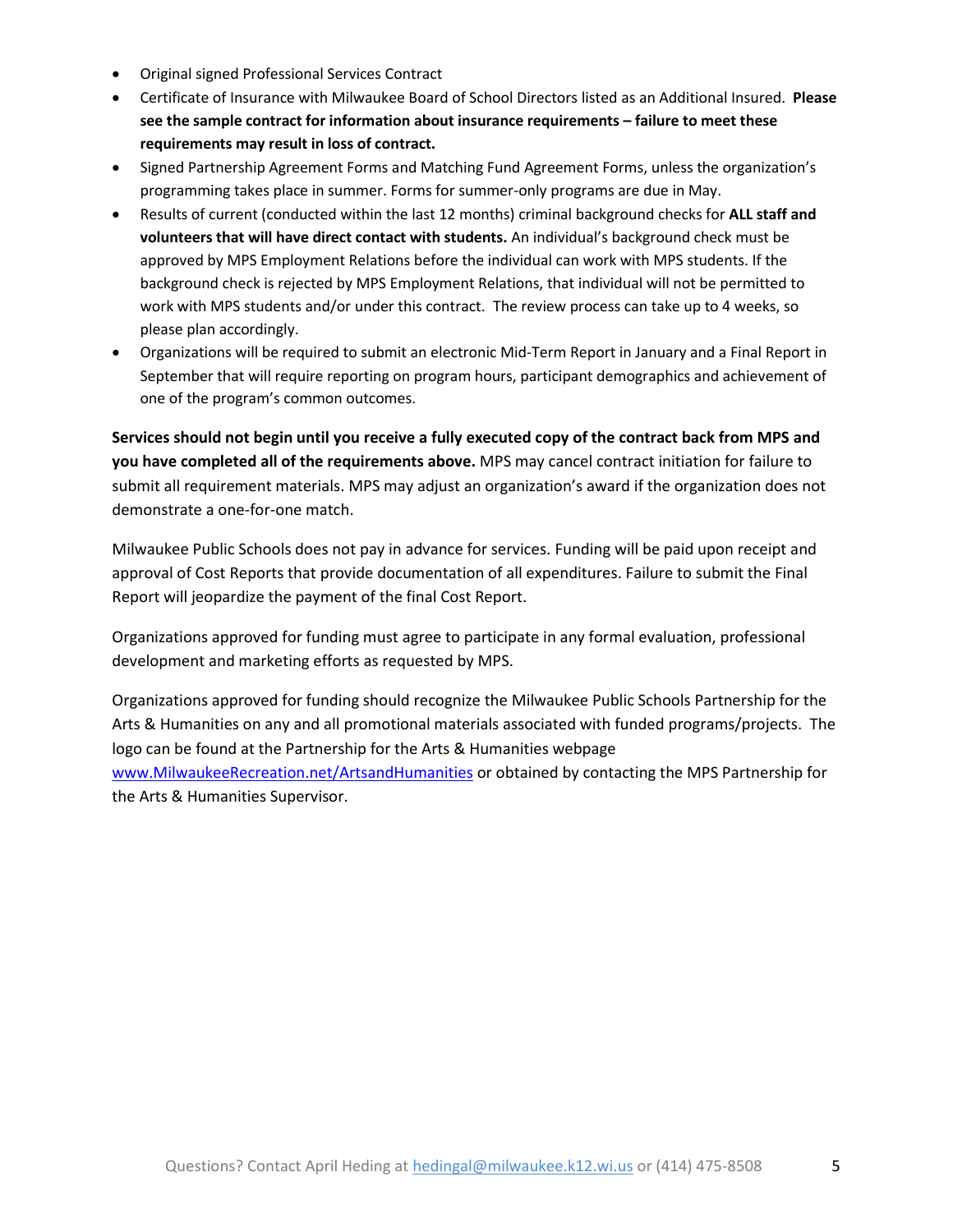

## **Partnership for the Arts and Humanities**

### **APPLICATION RATING RUBRIC**

**Name of Reviewer:** 

**Name of Applicant:** 

 $\Box$ 

The proposed project or program occurs within the Partnership for the Arts & Humanities program term, September 1, 2022-August 31, 2023. (Section: Project or Program Overview)

| Comments:       | Demographic Information (access and support):                                                                                                                                                                                                             | /5 points TOTAL                                                                                                                                                                                                                                                                                         |                                                                                                                                                                                                                                                           |
|-----------------|-----------------------------------------------------------------------------------------------------------------------------------------------------------------------------------------------------------------------------------------------------------|---------------------------------------------------------------------------------------------------------------------------------------------------------------------------------------------------------------------------------------------------------------------------------------------------------|-----------------------------------------------------------------------------------------------------------------------------------------------------------------------------------------------------------------------------------------------------------|
| Rating/Criteria | 0 points<br>Applicant does not explain how they<br>provide increased access and/or<br>support for children, youth and<br>families who are economically<br>disadvantaged, identified as having<br>special education needs, and/or are<br>English Learners. | 3 points<br>Applicant explains how they provide<br>increased access and/or support for<br>children, youth and families who are<br>economically disadvantaged,<br>identified as having special<br>education needs, and/or are English<br>Learners, however, the answer is<br>lacking detail/specificity. | 5 points<br>Applicant clearly explains how they<br>provide increased access and/or<br>support for children, youth and<br>families who are economically<br>disadvantaged, identified as having<br>special education needs, and/or are<br>English Learners. |

| /85 points TOTAL (7 sub-sections)<br><b>Project or Program Details:</b><br><b>Comments:</b> |
|---------------------------------------------------------------------------------------------|
|                                                                                             |
|                                                                                             |
|                                                                                             |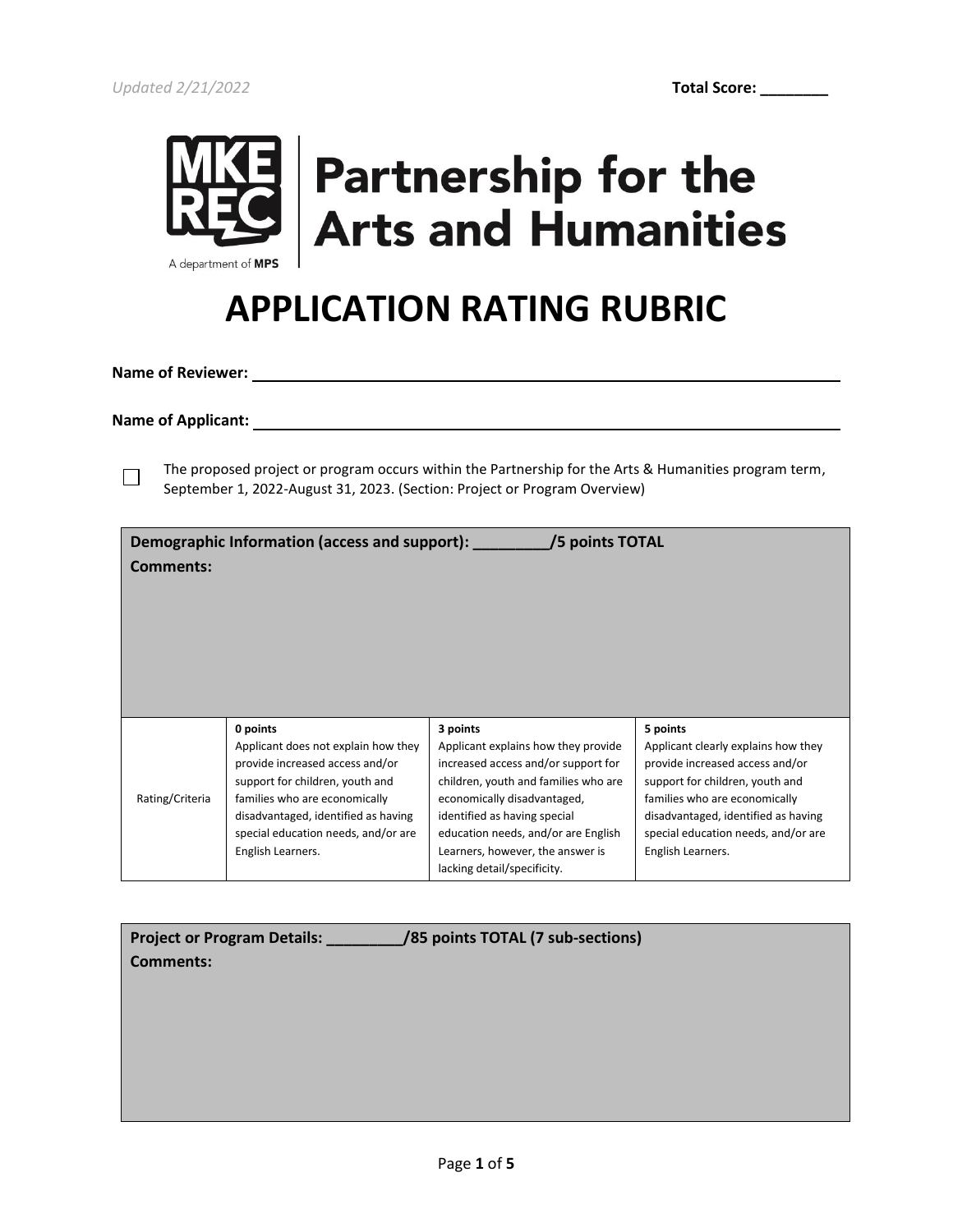| Rating/Criteria                                        | 0-5 points<br>Need not clearly expressed OR too<br>general (i.e.: City of Milwaukee<br>youth)                                                                                                 | 6-10 points<br>Need expressed includes some<br>specifics such as neighborhood or<br>population to be served, but does<br>not provide research or explanation<br>of why program is needed.                    | 11-15 points<br>Need expressed is specific, includes<br>research and clearly demonstrates the<br>connection between the need and the<br>population to be served.   |  |
|--------------------------------------------------------|-----------------------------------------------------------------------------------------------------------------------------------------------------------------------------------------------|--------------------------------------------------------------------------------------------------------------------------------------------------------------------------------------------------------------|--------------------------------------------------------------------------------------------------------------------------------------------------------------------|--|
|                                                        |                                                                                                                                                                                               |                                                                                                                                                                                                              |                                                                                                                                                                    |  |
| Rating/Criteria                                        | 0-5 points<br>Program activities are vague / not<br>clearly connected to the<br>arts/humanities AND/OR do not<br>seem age-appropriate.                                                        | 6-10 points<br>Program activities are understood,<br>involve the arts/humanities, and<br>seem age-appropriate, but some<br>questions remain about what the<br>participants are going to do or<br>accomplish. | 11-15 points<br>Program activities are clear, specific<br>and age-appropriate. Project is clearly<br>connected to the arts/humanities.                             |  |
|                                                        | c. Culturally Responsive Practices: __                                                                                                                                                        | $/15$ points                                                                                                                                                                                                 |                                                                                                                                                                    |  |
| Rating/Criteria                                        | 0-5 points<br>Very little evidence of culturally<br>responsive practices within the<br>organization and/or programming<br>AND description does not include<br>specific examples.              | 6-10 points<br>Some evidence of culturally<br>responsive practices with specific<br>examples.                                                                                                                | 11-15 points<br>Strong evidence of culturally<br>responsive practices, clear<br>understanding of needs/culture of<br>target population AND specific<br>examples.   |  |
|                                                        | d. Time Frame: ____________/5 points                                                                                                                                                          |                                                                                                                                                                                                              |                                                                                                                                                                    |  |
| Rating/Criteria                                        | 0-2 points<br>Program duration, time of year,<br>frequency of activities, and/or hours<br>youth will be engaged are unclear.                                                                  | 3-4 points<br>Some information complete, but<br>questions remain.                                                                                                                                            | 5 points<br>All information complete and clear.                                                                                                                    |  |
| e. Recruitment and Retention: _____________ /10 points |                                                                                                                                                                                               |                                                                                                                                                                                                              |                                                                                                                                                                    |  |
| Rating/Criteria                                        | 0-3 points<br>Youth recruitment and/or retention<br>not addressed, proposed strategies<br>unlikely to be successful OR the<br>program is not accessible to all city<br>of Milwaukee youth.    | 4-6 points<br>Recruitment AND retention<br>addressed and have some promise<br>of success.                                                                                                                    | 7-10 points<br>Recruitment/retention strategies<br>appear very likely to be successful and<br>the program is clearly accessible to all<br>city of Milwaukee youth. |  |
| f. Staffing:<br>/10 points                             |                                                                                                                                                                                               |                                                                                                                                                                                                              |                                                                                                                                                                    |  |
| Rating/Criteria                                        | 0-3 points<br>Staffing strategy not clear OR<br>qualifications seem inadequate for<br>working with youth and/or in the<br>arts/humanities field AND/OR there<br>is a lack of staff diversity. | 4-6 points<br>At least one staff has professional<br>qualifications for working with youth<br>AND in the arts/humanities field<br>AND there is some staff diversity.                                         | 7-10 points<br>ALL staff have professional<br>qualifications for working with youth<br>AND in the arts/humanities field AND<br>there is explicit staff diversity.  |  |
| g. Program Quality: $\frac{1}{2}$ /15 points           |                                                                                                                                                                                               |                                                                                                                                                                                                              |                                                                                                                                                                    |  |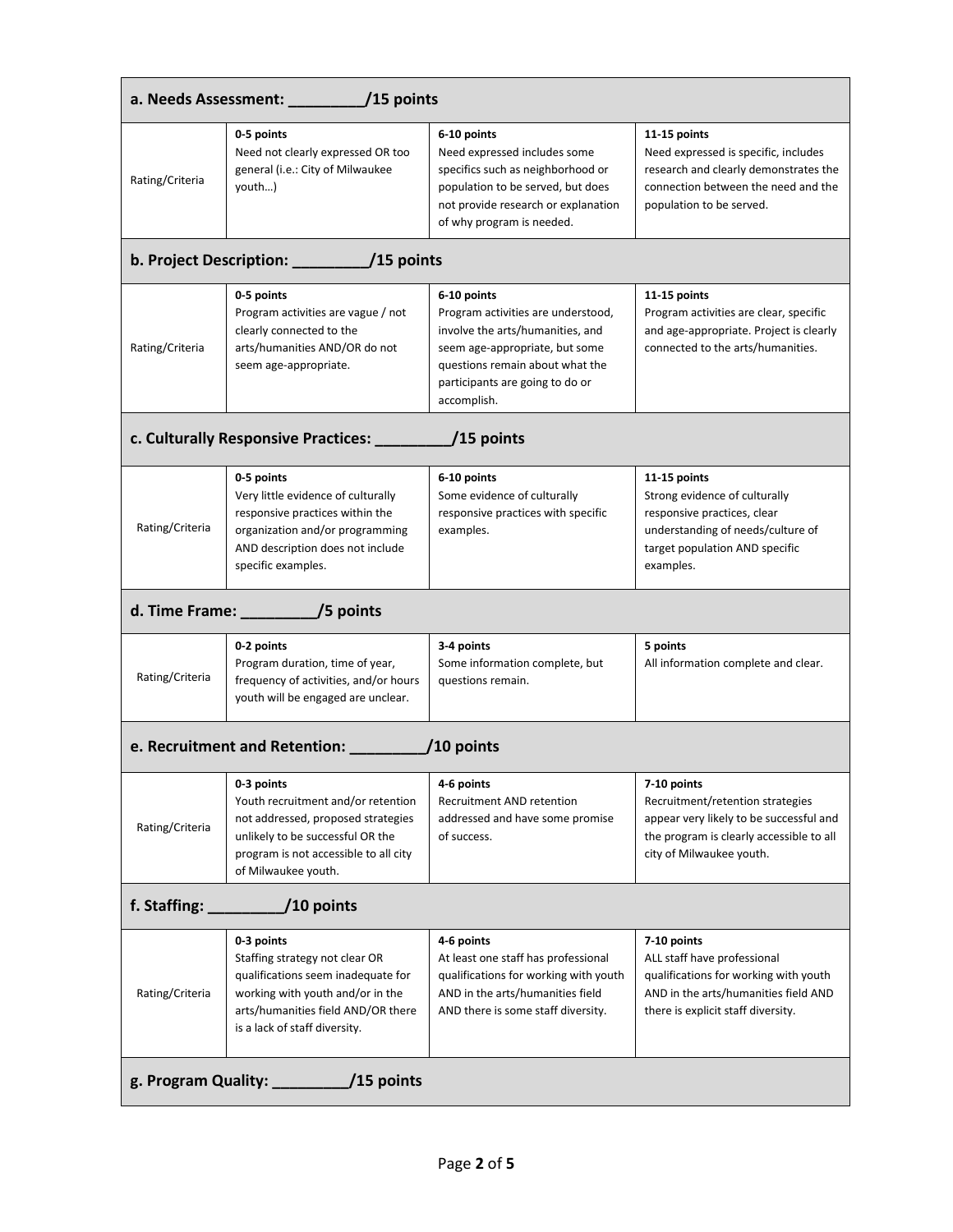|                 | 0-5 points                           | 6-10 points                        | 11-15 points                         |
|-----------------|--------------------------------------|------------------------------------|--------------------------------------|
| Rating/Criteria | Plan for measuring program quality   | Plan is understood, but does not   | Plan is clear, specific and directly |
|                 | is not clearly expressed OR does not | incorporate youth development best | related to youth development best    |
|                 | incorporate youth development        | practices.                         | practices.                           |
|                 | best practices.                      |                                    |                                      |
|                 |                                      |                                    |                                      |

| <b>Comments:</b>                    | School/Agency Partner Information: _________                                                                                                                                                                                  | /10 points TOTAL                                                                                                                                                                                                                             |                                                                                                                                                                                                                                             |
|-------------------------------------|-------------------------------------------------------------------------------------------------------------------------------------------------------------------------------------------------------------------------------|----------------------------------------------------------------------------------------------------------------------------------------------------------------------------------------------------------------------------------------------|---------------------------------------------------------------------------------------------------------------------------------------------------------------------------------------------------------------------------------------------|
| Rating/Criteria                     | 0-3 points<br>Identified partners do not serve City<br>of Milwaukee youth OR youth who<br>may not otherwise have access to<br>arts/humanities programming<br>AND/OR relationship between<br>partner and applicant is unclear. | 4-6 points<br>Identified partners serve City of<br>Milwaukee youth OR youth who may<br>not otherwise have access to<br>arts/humanities programming, but<br>some questions remain about the<br>relationship between partner and<br>applicant. | 7-10 points<br>Identified partners seem appropriate,<br>serve City of Milwaukee youth, reach<br>youth who may not otherwise have<br>access to arts/humanities<br>programming AND relationship<br>between partner and applicant is<br>clear. |
| <b>Comments:</b>                    | Setting of the Project or Program:                                                                                                                                                                                            | /10 points TOTAL (2 sub-sections)                                                                                                                                                                                                            |                                                                                                                                                                                                                                             |
|                                     | a. Experience: //5 Points                                                                                                                                                                                                     |                                                                                                                                                                                                                                              |                                                                                                                                                                                                                                             |
| Rating/Criteria                     | 0-2 points<br>Applicant has very little experience<br>in providing arts/humanities<br>programming to youth OR in the<br>area/discipline of the proposed<br>program.                                                           | 3-4 points<br>Applicant has some experience<br>providing arts/humanities<br>programming to youth or in the<br>area/discipline of the proposed<br>program.                                                                                    | 5 points<br>Applicant has extensive experience<br>providing arts/humanities<br>programming to youth.                                                                                                                                        |
| b. Location/Facilities<br>/5 Points |                                                                                                                                                                                                                               |                                                                                                                                                                                                                                              |                                                                                                                                                                                                                                             |
| Rating/Criteria                     | 0-2 points<br>Location is inaccessible or<br>inappropriate for the type of<br>activities described AND/OR there is<br>no plan for providing<br>access/transportation.                                                         | 3-4 points<br>Location is somewhat accessible and<br>appropriate for activities.                                                                                                                                                             | 5 points<br>Location is fully accessible and<br>appropriate for activities described.                                                                                                                                                       |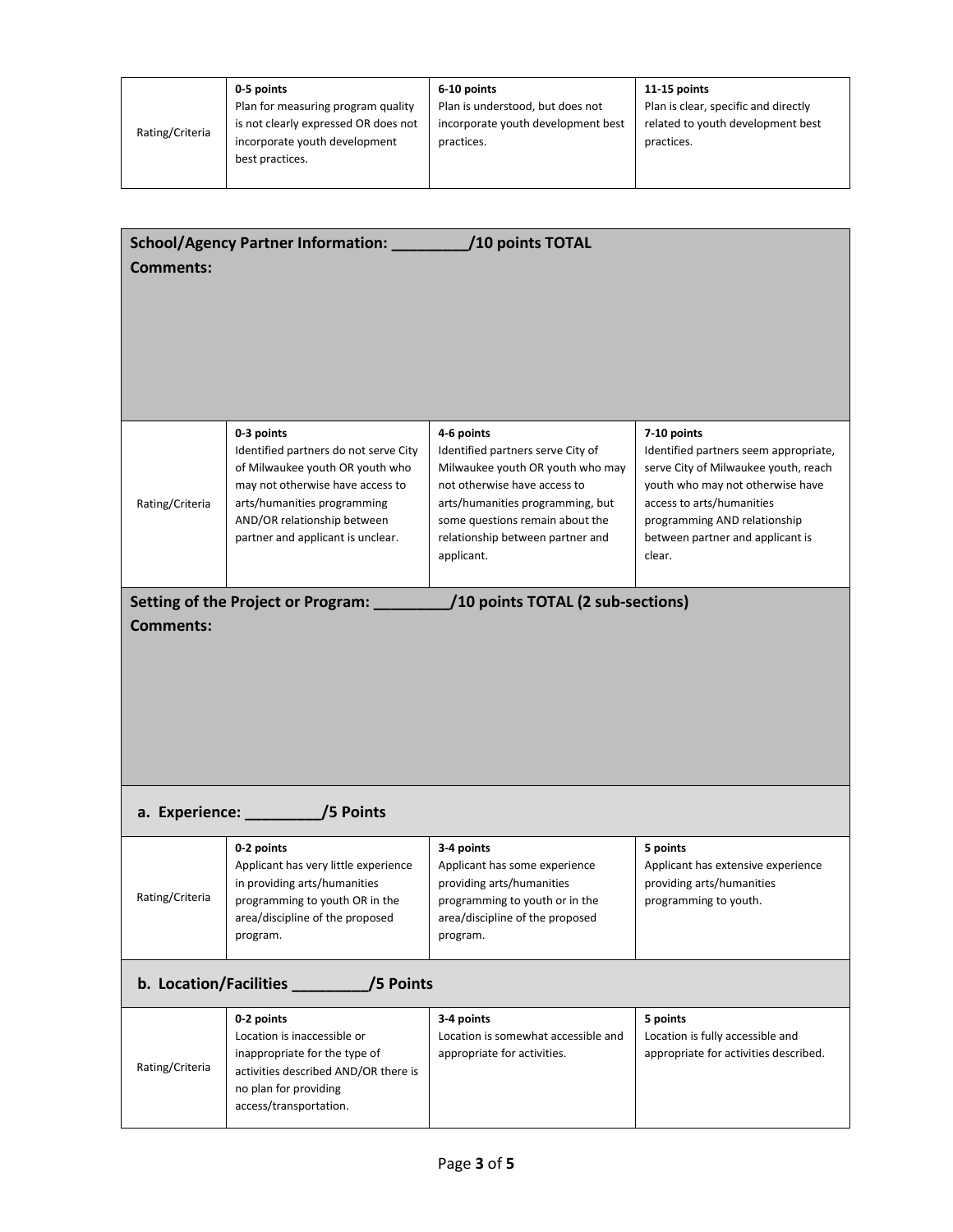| Expected Outcome: /15 points TOTAL<br><b>Comments:</b> |                                                                                  |                                                                                                                                      |                                                                                                                           |
|--------------------------------------------------------|----------------------------------------------------------------------------------|--------------------------------------------------------------------------------------------------------------------------------------|---------------------------------------------------------------------------------------------------------------------------|
|                                                        |                                                                                  |                                                                                                                                      |                                                                                                                           |
|                                                        |                                                                                  |                                                                                                                                      |                                                                                                                           |
| Rating/Criteria                                        | 0-5 points<br>Outcome does not seem<br>appropriate for activities of<br>program. | 6-10 points<br>Outcome seems somewhat<br>appropriate for program activities,<br>but there is not a strong intentional<br>connection. | 11-15 points<br>Outcome is directly related to the<br>program activities; activities<br>intentionally target the outcome. |
| Budget: _________                                      | /15 points TOTAL                                                                 |                                                                                                                                      |                                                                                                                           |
| <b>Comments:</b>                                       |                                                                                  |                                                                                                                                      |                                                                                                                           |
|                                                        |                                                                                  |                                                                                                                                      |                                                                                                                           |
|                                                        |                                                                                  |                                                                                                                                      |                                                                                                                           |
|                                                        |                                                                                  |                                                                                                                                      |                                                                                                                           |
|                                                        |                                                                                  |                                                                                                                                      |                                                                                                                           |
|                                                        |                                                                                  |                                                                                                                                      |                                                                                                                           |
|                                                        | 0-5 points<br>Budget is vague OR does not match                                  | 6-10 points<br>Budget is complete, but some                                                                                          | 11-15 points<br>Budget is clear, has an appropriate                                                                       |
| Rating/Criteria                                        | the proposed project or program.                                                 | questions remain about one or<br>more line items.                                                                                    | level of detail and matches the<br>proposed project or program.                                                           |
|                                                        |                                                                                  |                                                                                                                                      |                                                                                                                           |
|                                                        | Matching Funds: ____________/5 points TOTAL                                      |                                                                                                                                      |                                                                                                                           |
| <b>Comments:</b>                                       |                                                                                  |                                                                                                                                      |                                                                                                                           |
|                                                        |                                                                                  |                                                                                                                                      |                                                                                                                           |
|                                                        |                                                                                  |                                                                                                                                      |                                                                                                                           |
|                                                        |                                                                                  |                                                                                                                                      |                                                                                                                           |
|                                                        |                                                                                  |                                                                                                                                      |                                                                                                                           |
|                                                        | 0 points<br>Matching funds are NOT from                                          | 3 points                                                                                                                             | 5 points<br>All matching funds are from                                                                                   |
|                                                        | acceptable sources (i.e. they are                                                | Some matching funds are from<br>acceptable sources and intended                                                                      | acceptable sources, intended for use                                                                                      |
| Rating/Criteria                                        | from the applicant themselves or<br>from the MPS budget) and/or are              | for use during the Partnership for<br>the Arts & Humanities funding                                                                  | during the Partnership for the Arts &<br>Humanities funding cycle, and no                                                 |
|                                                        | NOT intended for use during the                                                  | cycle, but questions remain.                                                                                                         | questions remain.                                                                                                         |
|                                                        | Partnership for the Arts &<br>Humanities funding cycle.                          |                                                                                                                                      |                                                                                                                           |